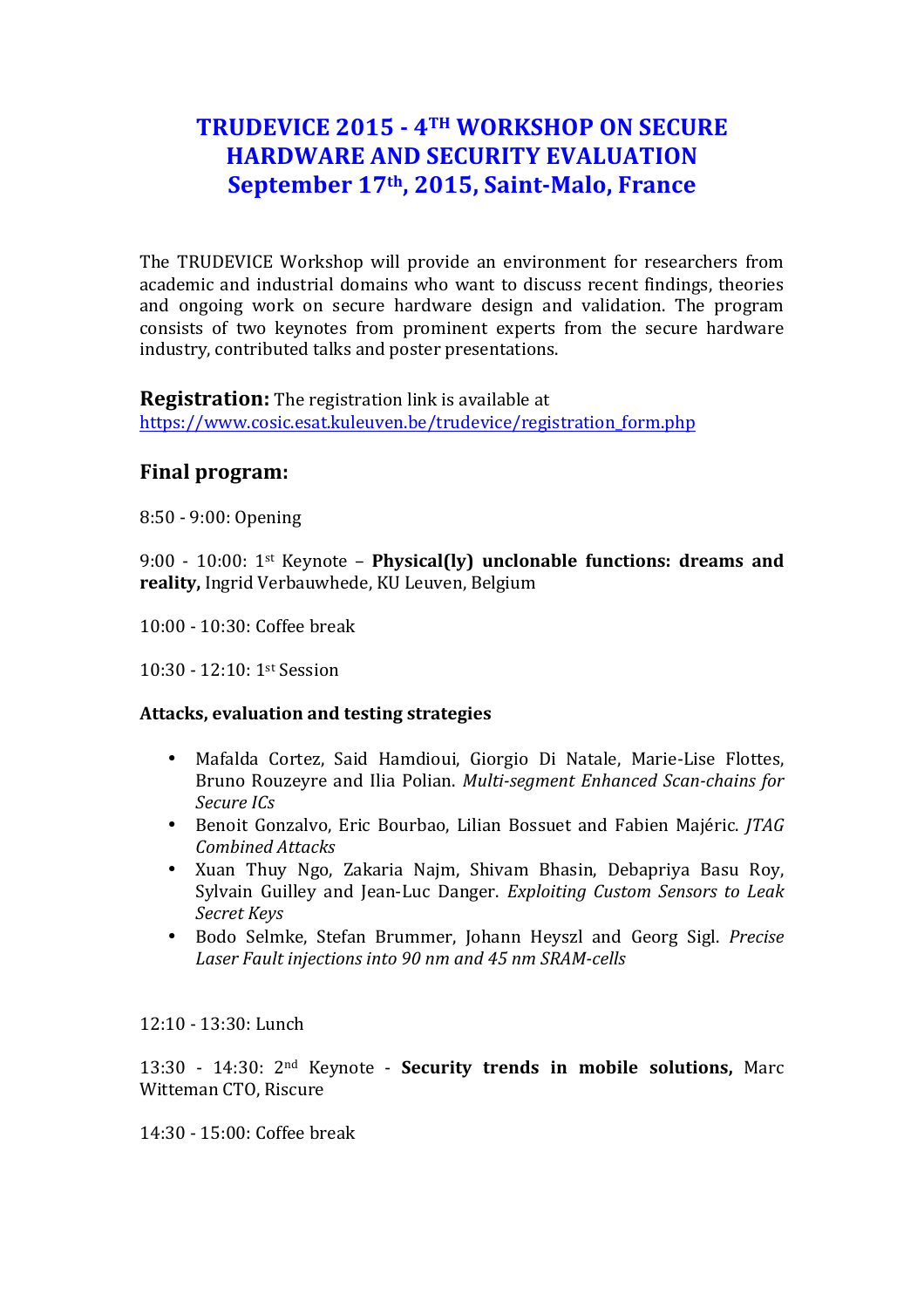#### 15:00 - 16:40: 2nd Session

## **Secure hardware design**

- Pascal Sasdrich and Tim Güneysu. *Pushing the Limits: Ultra-Lightweight AES on Reconfigurable Hardware*
- Elena Ioana Vatajelu, Giorgio Di Natale and Paolo Prinetto. Zero Bit-Error-*Rate Weak PUF based on Spin-Transfer-Torque MRAM Memories*
- Apostolos Fournaris and Nicolas Sklavos. *Binary Edwards Curve Design Strategy for Efficient and Power Attack Resistant Architectures*
- Antonio Varriale, Elena Ioana Vatajelu, Giorgio Di Natale, Paolo Prinetto and Tiziana Margaria. *SEcubeTM: The most advanced, Open Source Security Platform* in a Single Chip

## **Posters:** will be presented during coffee breaks

- Robert Hesselbarth, Salvador Manich and Georg Sigl. *Modeling and Analyzing Bistable Ring Based PUFs*
- Anton Biasizzo, Franc Novak and Gašper Kojek. *High Performance FPGA Fault Injection Platform*
- Yaara Neumeier and Osnat Keren. *Protecting Multilevel Memories from Fault Attacks Using Robust Codes*
- Kostas Papagiannopoulos. Masked Implementations: The Last Mile
- Stephan Kleber, Florian Unterstein, Matthias Matousek, Frank Kargl, Frank Slomka and Matthias Hiller. *Design of the Secure Execution PUFbased Processor (SEPP)*

## **Keynotes:**

1st Keynote

**Physical(ly)** unclonable functions: dreams and reality, Ingrid Verbauwhede, KU Leuven, Belgium

## **Abstract**:

Physically unclonable functions (PUFs) have been researched for a while. They are promised as a cheap, hardware-entangled, security anchor inside a silicon device, providing intrinsic security properties without extra processing steps. With the correct post-processing, they can be used for authentication as well as key generation.

In this presentation, we list the facts and the dreams regarding PUFs. We discuss essential properties of PUFs and PUF protocols. We list open problems and further research directions and try to figure out if we are reaching the dream? At COSIC, research on PUFs has been performed in the context of the European projects UNIQUE, PUFFIN, HINT and currently HECTOR.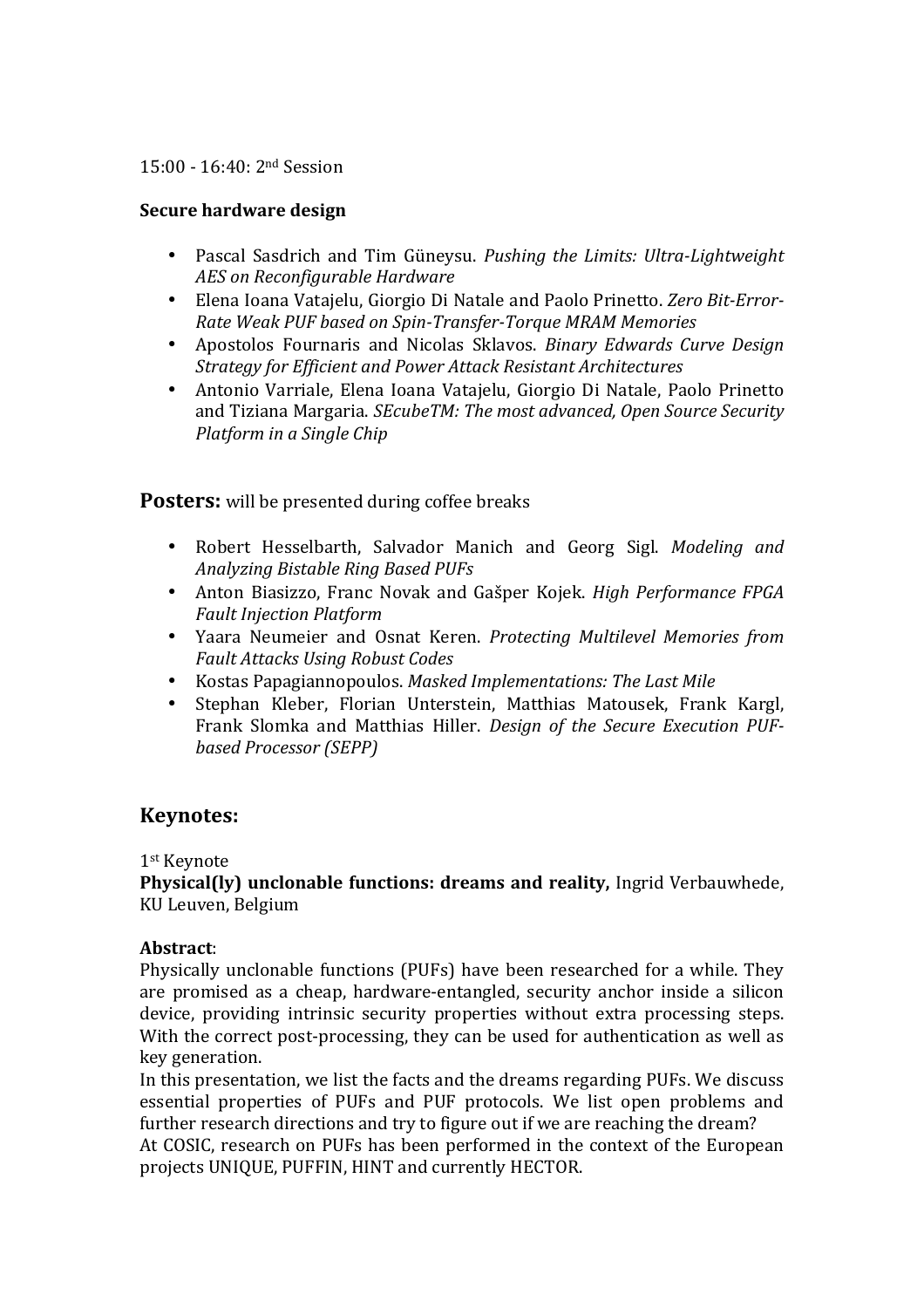

#### **Bio:**

Dr. Ingrid Verbauwhede is a Professor in the research group COSIC of the Electrical Engineering Department of the KU Leuven in Belgium. At COSIC, she leads the embedded systems and hardware group. She is also adjunct professor at the EE department at UCLA, Los Angeles, CA. She joined COSIC in 2003 and UCLA in 1998. Before joining UCLA she worked at UC Berkeley as a post-doctoral researcher and visiting lecturer, and later at TCSI and Atmel Lab in Berkeley, CA. She is a Member of IACR and a fellow of IEEE. She was elected as member of the Royal Flemish Academy of Belgium for Science and the Arts in 2011.

She is a pioneer in the field of efficient and secure implementations of cryptographic algorithms in embedded context on ASIC, FPGA and embedded SW. It has been the main focus of her PhD and of her research at UCLA and KU Leuven. At COSIC she also supervises a hardware electronics lab to perform side-channel and fault-attacks.

She is the author and co-author of more than 300 publications at conferences, journals, book chapters and books. She graduated 27 PhD students between 2004 and 2015, which all have top positions in academia and in industry, all over the world.

Dr. Verbauwhede has been the general chair in 2012 and the program chair in 2007 of the IACR CHES (Cryptographic Hardware and Embedded Systems) workshop, which is the flagship venue for secure hardware design. She has been member of the program committee of a large number of conferences, including DAC, DATE, ISSCC, Usenix, SIPS, ISCAS, ISLPED, and more. Prof. Verbauwhede has participated in several EU funded hardware and embedded systems security projects. Currently her research group participates in the FP7 project HINT and the H2020 project HECTOR.

Her list of publications and patents is available at www.esat.kuleuven.be/cosic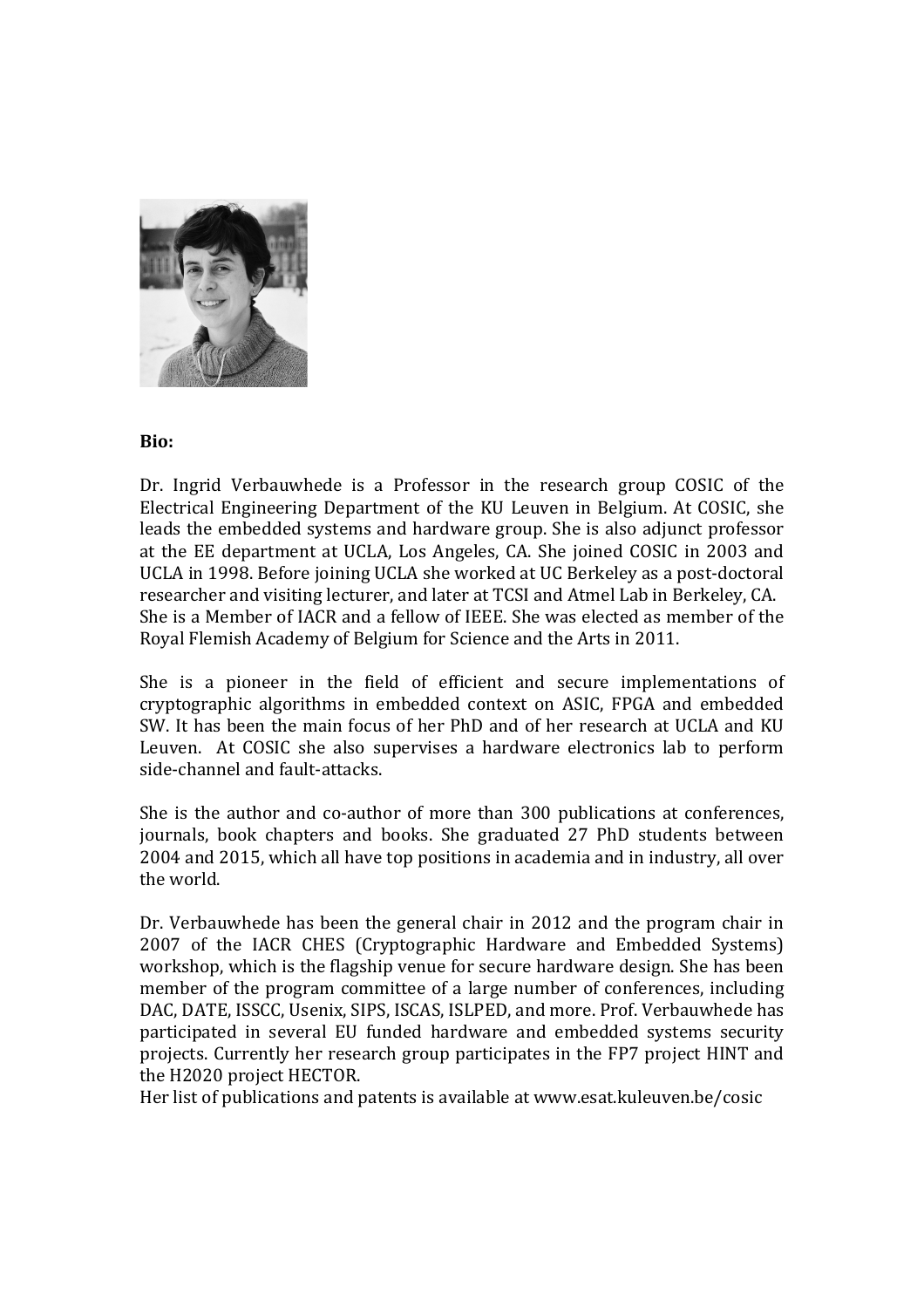## 2nd Keynote **Security trends in mobile solutions, Marc Witteman CTO, Riscure**

#### **Abstract:**

Mobile products have a strong need for security for two main applications: mobile payment, and premium content. While smart phones and tablets are widespread, these products lack strong hardware security. As a result of that, new directions in software security are becoming popular.

This presentation explains the trends in protecting the security of mobile platforms and discusses the need for hardware security in the future.